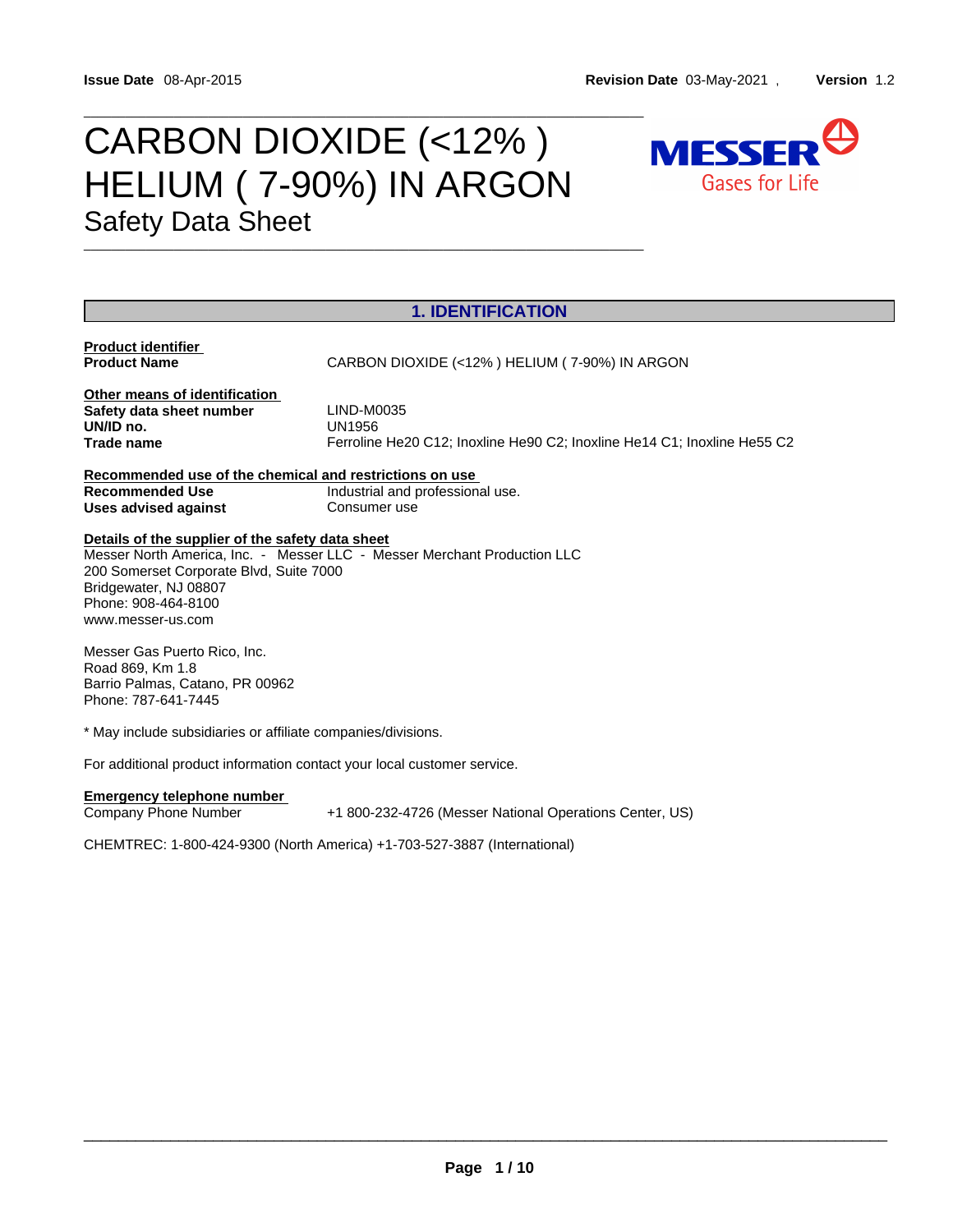# **2. HAZARDS IDENTIFICATION**

#### **Classification**

This chemical is not considered hazardous by the 2012 OSHA Hazard Communication Standard (29 CFR 1910.1200).

| <b>Gases</b>                                   | aas  |
|------------------------------------------------|------|
| essure                                         | l∪or |
| under                                          | ⊣DI∺ |
| Simple<br>1.01000<br>n o r<br>nvxiants<br>asur | 'Yes |

#### **Label elements**



**Signal word Warning**

#### **Hazard Statements**

Contains gas under pressure; may explode if heated May displace oxygen and cause rapid suffocation May increase respiration and heart rate

#### **Precautionary Statements - Prevention**

Do not handle until all safety precautions have been read and understood Avoid breathing gas Use and store only outdoors or in a well ventilated place Use a backflow preventive device in piping Use only with equipment rated for cylinder pressure Close valve after each use and when empty

#### **Precautionary Statements - Response**

IF INHALED: Remove person to fresh air and keep comfortable for breathing. Get medical attention/advice.

#### **Precautionary Statements - Storage**

Protect from sunlight when ambient temperature exceeds 52°C/125°F

#### **Hazards not otherwise classified (HNOC)**

Not applicable

# **3. COMPOSITION/INFORMATION ON INGREDIENTS**

Mixture:

| <b>Chemical Name</b>  | <b>CAS No.</b> | Volume %              | <b>Chemical Formula</b> |
|-----------------------|----------------|-----------------------|-------------------------|
| <b>ARGON</b>          | 7440-37-1      | $10 - 80$             | Αì                      |
| <b>HELIUM</b>         | 7440-59-7      | - 90                  | He                      |
| <b>CARBON DIOXIDE</b> | 124-38-9       | $\overline{A}$<br>. . | ◡◡∠                     |
|                       |                |                       |                         |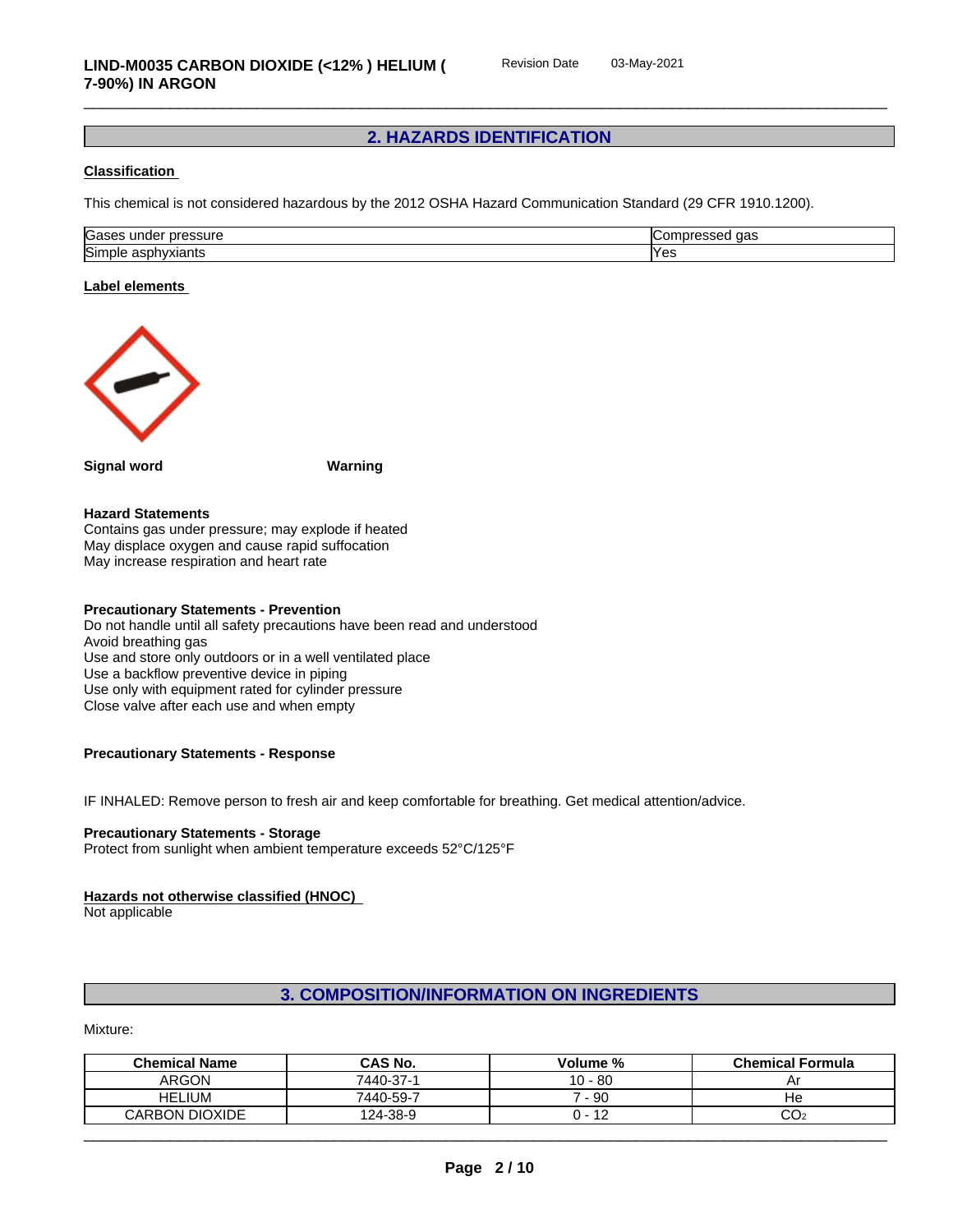Composition covers range of mixtures that fall within the same hazard classifications.

# **4. FIRST AID MEASURES**

#### **Description of first aid measures**

| <b>General advice</b>              | Show this safety data sheet to the doctor in attendance.                                                                                                                                     |
|------------------------------------|----------------------------------------------------------------------------------------------------------------------------------------------------------------------------------------------|
| <b>Inhalation</b>                  | Remove to fresh air and keep comfortable for breathing. If breathing is difficult, give oxygen.<br>If breathing has stopped, give artificial respiration. Get medical attention immediately. |
| <b>Skin contact</b>                | None under normal use. Get medical attention if symptoms occur.                                                                                                                              |
| Eye contact                        | None under normal use. Get medical attention if symptoms occur.                                                                                                                              |
| Ingestion                          | Not an expected route of exposure.                                                                                                                                                           |
| Self-protection of the first aider | RESCUE PERSONNEL SHOULD BE EQUIPPED WITH SELF-CONTAINED BREATHING<br>APPARATUS.                                                                                                              |

#### **Most important symptoms and effects, both acute and delayed**

| <b>Symptoms</b> | Simple asphyxiant. May cause suffocation by displacing the oxygen in the air. Exposure to<br>oxygen-deficient atmosphere (<19.5%) may cause dizziness, drowsiness, nausea,<br>vomiting, excess salivation, diminished mental alertness, loss of consciousness and death.<br>Exposure to atmospheres containing 8-10% or less oxygen will bring about<br>unconsciousness without warning and so quickly that the individuals cannot help or protect<br>themselves. Lack of sufficient oxygen may cause serious injury or death. Depending on<br>concentration and duration of exposure to carbon dioxide may cause increased<br>respirations, headache, mild narcotic effects, increased blood pressure and pulse, and<br>asphyxiation. Symptoms of overexposure become more apparent when atmospheric |  |
|-----------------|-------------------------------------------------------------------------------------------------------------------------------------------------------------------------------------------------------------------------------------------------------------------------------------------------------------------------------------------------------------------------------------------------------------------------------------------------------------------------------------------------------------------------------------------------------------------------------------------------------------------------------------------------------------------------------------------------------------------------------------------------------------------------------------------------------|--|
|                 | oxygen is decreased to 15-17%.                                                                                                                                                                                                                                                                                                                                                                                                                                                                                                                                                                                                                                                                                                                                                                        |  |

**Note to physicians** Treat symptomatically.

#### **5. FIRE-FIGHTING MEASURES**

#### **Suitable extinguishing media**

Use extinguishing measures that are appropriate to local circumstances and the surrounding environment.

#### **Specific extinguishing methods**

Continue to cool fire exposed cylinders untilflames are extinguished. Damaged cylinders should be handled only by specialists.

#### **Specific hazards arising from the chemical**

Non-flammable gas. Cylinders may rupture under extreme heat.

#### **Protective equipment and precautions for firefighters**

As in any fire, wear self-contained breathing apparatus pressure-demand, NIOSH (approved or equivalent) and full protective gear.

### **6. ACCIDENTAL RELEASE MEASURES**

#### **Personal precautions, protective equipment and emergency procedures**

**Personal precautions** Evacuate personnel to safe areas. Ensure adequate ventilation, especially in confined areas. Monitor oxygen level. Wear self-contained breathing apparatus when entering area unless atmosphere is proved to be safe.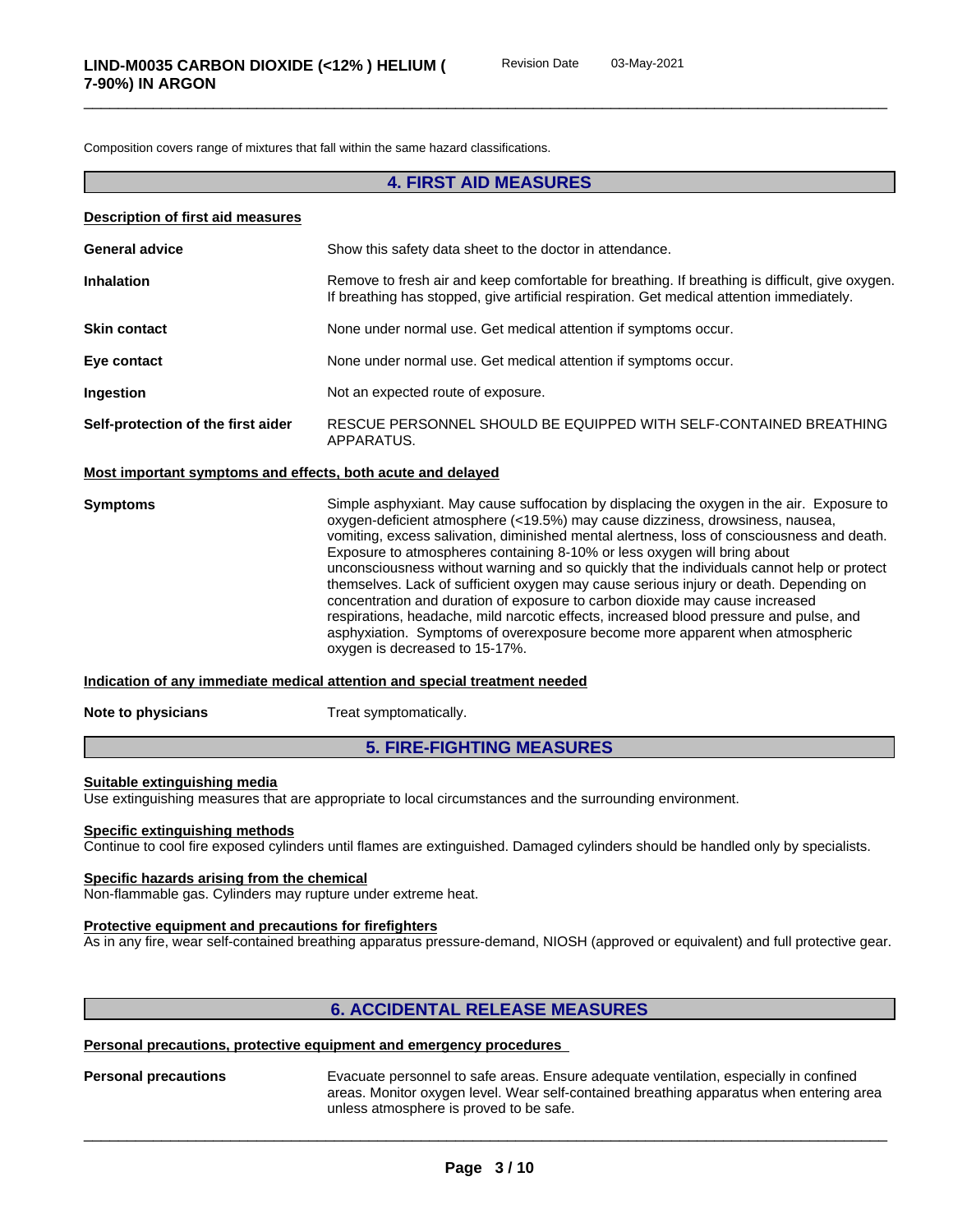| <b>Environmental precautions</b>                     |                                                                                                                                                                                                                                                                                                                                                                                                                                                                                                                                                                                                                                                                                                                                                                                                                                     |
|------------------------------------------------------|-------------------------------------------------------------------------------------------------------------------------------------------------------------------------------------------------------------------------------------------------------------------------------------------------------------------------------------------------------------------------------------------------------------------------------------------------------------------------------------------------------------------------------------------------------------------------------------------------------------------------------------------------------------------------------------------------------------------------------------------------------------------------------------------------------------------------------------|
| <b>Environmental precautions</b>                     | Prevent spreading of vapors through sewers, ventilation systems and confined areas.                                                                                                                                                                                                                                                                                                                                                                                                                                                                                                                                                                                                                                                                                                                                                 |
| Methods and material for containment and cleaning up |                                                                                                                                                                                                                                                                                                                                                                                                                                                                                                                                                                                                                                                                                                                                                                                                                                     |
| <b>Methods for containment</b>                       | Stop the flow of gas or remove cylinder to outdoor location if this can be done without risk.<br>If leak is in container or container valve, contact the appropriate emergency telephone<br>number in Section 1 or call your closest Messer location.                                                                                                                                                                                                                                                                                                                                                                                                                                                                                                                                                                               |
| Methods for cleaning up                              | Return cylinder to Messer or an authorized distributor.                                                                                                                                                                                                                                                                                                                                                                                                                                                                                                                                                                                                                                                                                                                                                                             |
|                                                      | <b>7. HANDLING AND STORAGE</b>                                                                                                                                                                                                                                                                                                                                                                                                                                                                                                                                                                                                                                                                                                                                                                                                      |
| <b>Precautions for safe handling</b>                 |                                                                                                                                                                                                                                                                                                                                                                                                                                                                                                                                                                                                                                                                                                                                                                                                                                     |
| Advice on safe handling                              |                                                                                                                                                                                                                                                                                                                                                                                                                                                                                                                                                                                                                                                                                                                                                                                                                                     |
|                                                      | Protect cylinders from physical damage; do not drag, roll, slide or drop. When moving<br>cylinders, even for short distance, use a cart designed to transport cylinders. Never attempt<br>to lift a cylinder by its valve protection cap. Never insert an object (e.g. wrench, screwdriver,<br>pry bar, etc.) into valve cap openings. Doing so may damage valve, causing leak to occur.<br>Use an adjustable strap wrench to remove over-tight or rusted caps. Use only with<br>adequate ventilation. Use a backflow preventive device in piping. Use only with equipment<br>rated for cylinder pressure. Close valve after each use and when empty. If user experiences<br>any difficulty operating cylinder valve discontinue use and contact supplier. Ensure the<br>complete gas system has been checked for leaks before use. |
|                                                      | Never put cylinders into trunks of cars or unventilated areas of passenger vehicles. Never<br>attempt to refill a compressed gas cylinder without the owner's written consent. Never strike<br>an arc on a compressed gas cylinder or make a cylinder a part of an electrical circuit.                                                                                                                                                                                                                                                                                                                                                                                                                                                                                                                                              |
|                                                      | Only experienced and properly instructed persons should handle gases under pressure.<br>Always store and handle compressed gas cylinders in accordance with Compressed Gas<br>Association publication CGA-P1, Safe Handling of Compressed Gases in Containers.                                                                                                                                                                                                                                                                                                                                                                                                                                                                                                                                                                      |
|                                                      | For additional recommendations consult CGA P-76.                                                                                                                                                                                                                                                                                                                                                                                                                                                                                                                                                                                                                                                                                                                                                                                    |
|                                                      |                                                                                                                                                                                                                                                                                                                                                                                                                                                                                                                                                                                                                                                                                                                                                                                                                                     |

# **Conditions for safe storage, including any incompatibilities**

| <b>Storage Conditions</b> | Store in cool, dry, well-ventilated area of non-combustible construction away from heavily<br>trafficked areas and emergency exits. Keep at temperatures below 52°C / 125°F. Cylinders<br>should be stored upright with valve protection cap in place and firmly secured to prevent<br>falling. Use a "first in-first out" inventory system to prevent full cylinders from being stored<br>for excessive periods of time. Full and empty cylinders should be segregrated. Stored<br>containers should be periodically checked for general condition and leakage. |
|---------------------------|------------------------------------------------------------------------------------------------------------------------------------------------------------------------------------------------------------------------------------------------------------------------------------------------------------------------------------------------------------------------------------------------------------------------------------------------------------------------------------------------------------------------------------------------------------------|
| Incompatible materials    | Carbon dioxide is incompatible with:. Certain reactive metals, hydrides, moist cesium<br>monoxide, or lithium acetylene carbide diammino may ignite. Passing carbon dioxide over<br>a mixture of sodium peroxide and aluminum or magnesium may explode.                                                                                                                                                                                                                                                                                                          |

# **8. EXPOSURE CONTROLS/PERSONAL PROTECTION**

# **Control parameters**

#### **Exposure Guidelines**

| <b>Chemical Name</b> | <b>ACGIH TLV</b>                                      | <b>OSHA PEL</b> | <b>NIOSH IDLH</b> |
|----------------------|-------------------------------------------------------|-----------------|-------------------|
| ARGON                | F: Minimal<br>. Appendix F <sup>∙</sup><br>ء ہ<br>Jcc | None            | None              |
| 7440-37-1            | Content<br>Jxvaer                                     |                 |                   |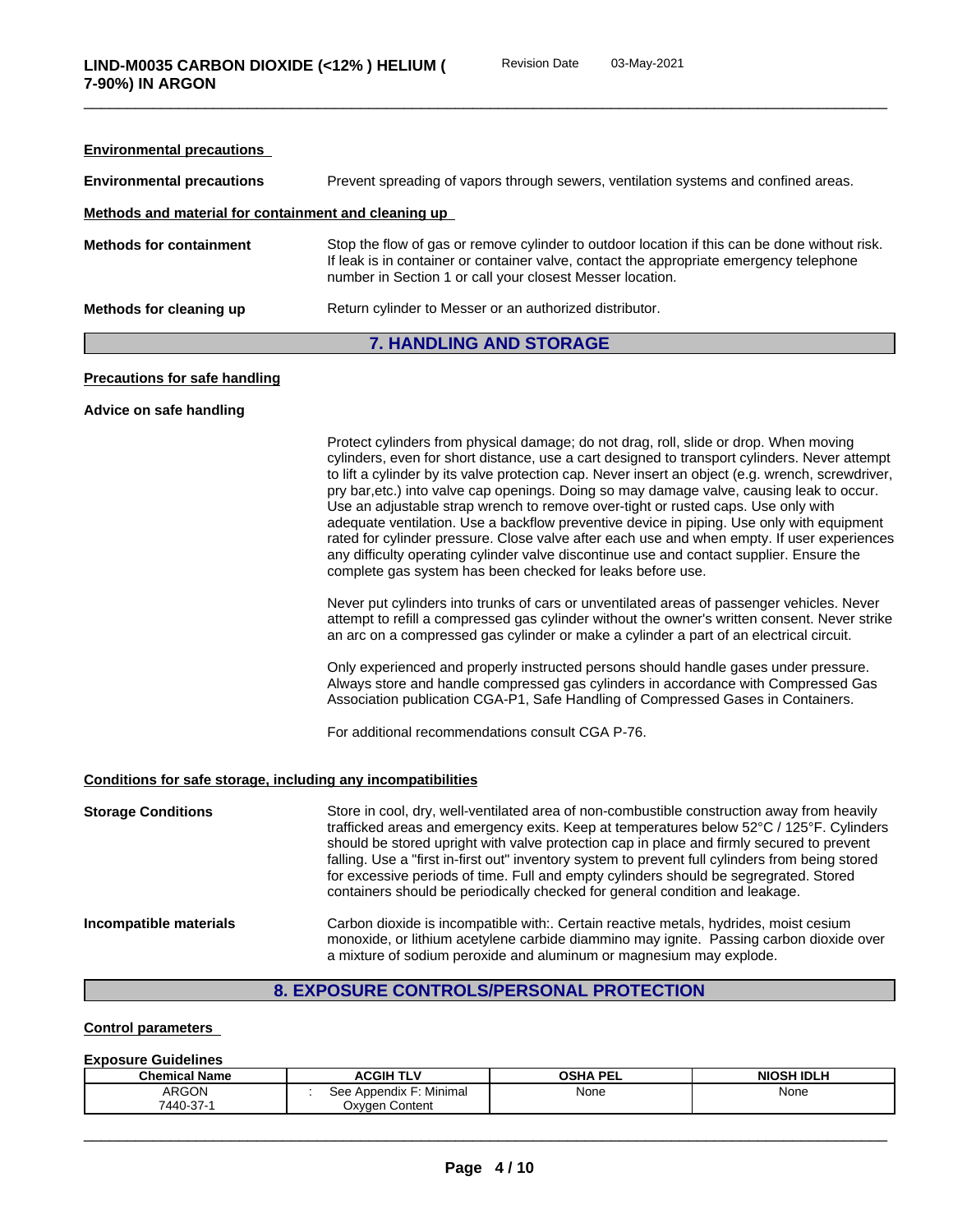| HELIUM<br>7440-59-7        | See Appendix F: Minimal<br>Oxygen Content | None                                                                                                                                                                                    | None                                                                                                                |
|----------------------------|-------------------------------------------|-----------------------------------------------------------------------------------------------------------------------------------------------------------------------------------------|---------------------------------------------------------------------------------------------------------------------|
| CARBON DIOXIDE<br>124-38-9 | STEL: 30000 ppm<br>TWA: 5000 ppm          | TWA: 5000 ppm<br>TWA: $9000 \text{ mg/m}^3$<br>(vacated) TWA: 10000 ppm<br>(vacated) TWA: $18000 \text{ mg/m}^3$<br>(vacated) STEL: 30000 ppm<br>(vacated) STEL: $54000 \text{ mg/m}^3$ | IDLH: 40000 ppm<br>TWA: 5000 ppm<br>TWA: 9000 mg/m <sup>3</sup><br>STEL: 30000 ppm<br>STEL: 54000 mg/m <sup>3</sup> |

*ACGIH TLV: American Conference of Governmental Industrial Hygienists - Threshold Limit Value. OSHA PEL: Occupational* Safety and Health Administration - Permissible Exposure Limits. NIOSH IDLH: Immediately Dangerous to Life or Health

**Other Information** Vacated limits revoked by the Court of Appeals decision in AFL-CIO v.OSHA, 965 F.2d 962 (11th Cir., 1992).

#### **Appropriate engineering controls**

| <b>Engineering Controls</b>           | Provide general ventilation, local exhaust ventilation, process enclosure or other<br>engineering controls to maintain airborne levels below recommended exposure limits and to<br>maintain oxygen levels above 19.5%. Oxygen detectors should be used when asphyxiating<br>gases may be released. Systems under pressure should be regularly checked for leakages.                                                                                                              |
|---------------------------------------|----------------------------------------------------------------------------------------------------------------------------------------------------------------------------------------------------------------------------------------------------------------------------------------------------------------------------------------------------------------------------------------------------------------------------------------------------------------------------------|
|                                       | Individual protection measures, such as personal protective equipment                                                                                                                                                                                                                                                                                                                                                                                                            |
| <b>Eye/face protection</b>            | Wear safety glasses with side shields (or goggles).                                                                                                                                                                                                                                                                                                                                                                                                                              |
| Skin and body protection              | Work gloves and safety shoes are recommended when handling cylinders.                                                                                                                                                                                                                                                                                                                                                                                                            |
| <b>Respiratory protection</b>         | Use positive pressure airline respirator with escape cylinder or self contained breathing<br>apparatus for oxygen-deficient atmospheres (<19.5%). If exposure limits are exceeded or<br>irritation is experienced, NIOSH approved respiratory protection should be worn.<br>Positive-pressure supplied air respirators may be required for high airborne contaminant<br>concentrations. Respiratory protection must be provided in accordance with current local<br>regulations. |
| <b>General Hygiene Considerations</b> | Handle in accordance with good industrial hygiene and safety practice.                                                                                                                                                                                                                                                                                                                                                                                                           |

# **9. PHYSICAL AND CHEMICAL PROPERTIES**

### **Information on basic physical and chemical properties**

| <b>Product Information</b>       |                          |
|----------------------------------|--------------------------|
| <b>Physical state</b>            | Gas                      |
| Appearance                       | Colorless                |
| <b>Odor</b>                      | Odorless                 |
| <b>Odor threshold</b>            | No information available |
| рH                               | Not applicable           |
| Melting/freezing point           | Not applicable           |
| Boiling point / boiling range    | No information available |
| <b>Evaporation rate</b>          | Not applicable           |
| Flammability (solid, gas)        | Non-flammable gas        |
| <b>Flammability Limit in Air</b> |                          |
| Lower flammability limit:        | Not applicable           |
| Upper flammability limit:        | Not applicable           |
| <b>Flash point</b>               | Not applicable.          |
| <b>Autoignition temperature</b>  | No data available        |
| <b>Decomposition temperature</b> | No data available        |
| <b>Partition coefficient</b>     | No data available        |
| <b>Kinematic viscosity</b>       | Not applicable           |

**Component Level Information:**

| ____________________________________ |                  |                |                  |                   |                         |                    |
|--------------------------------------|------------------|----------------|------------------|-------------------|-------------------------|--------------------|
| <b>Chemical Name</b>                 | <b>Molecular</b> | <b>Boiling</b> | ⊺Vapor Pressure⊺ | ⊺densitv<br>Vapor | <b>: Densitv</b><br>Gas | Critical           |
|                                      | weiaht           | point/range    |                  | (air              | ka/m <sup>3</sup> @20°C | <b>Femperature</b> |
|                                      |                  |                |                  |                   |                         |                    |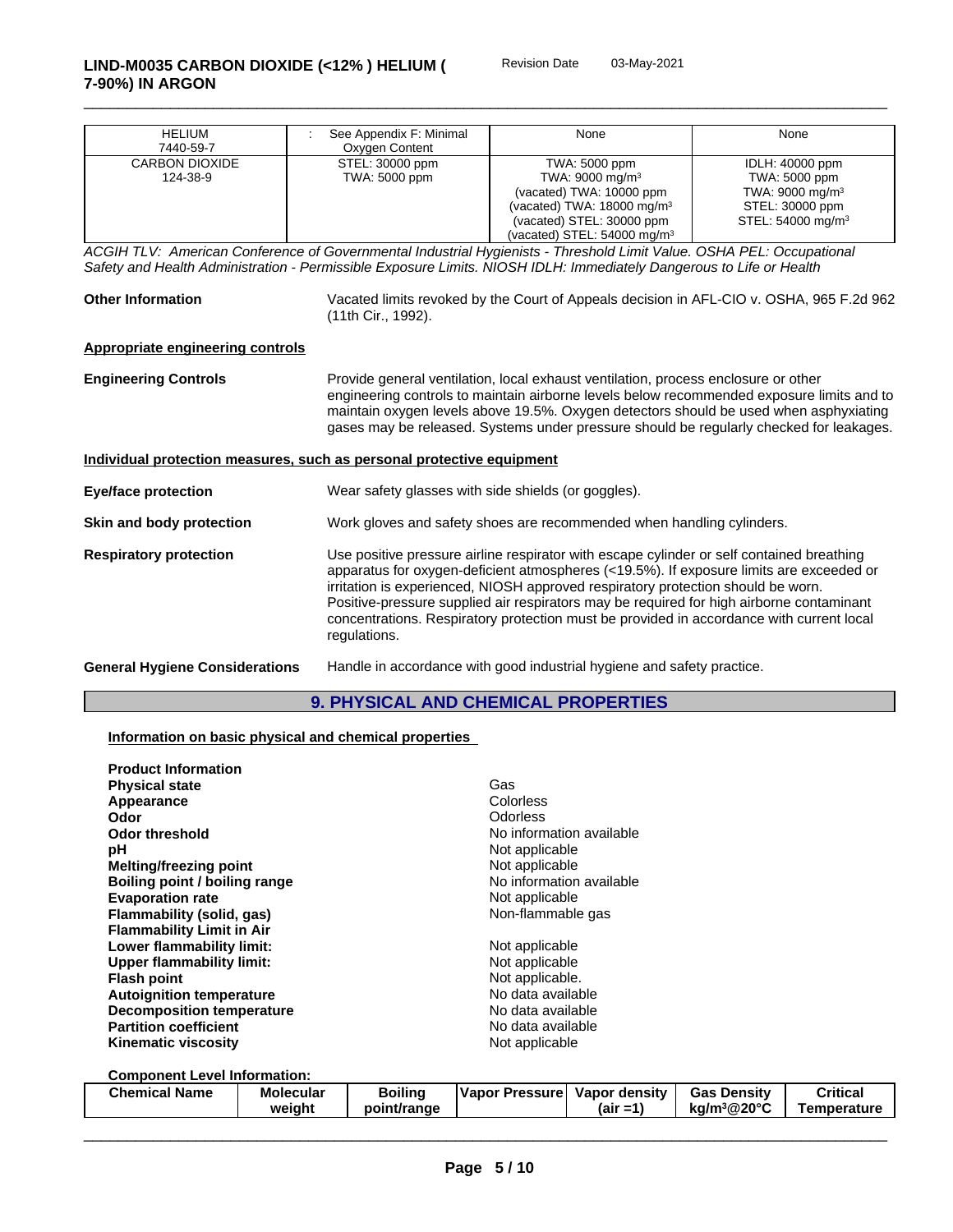\_\_\_\_\_\_\_\_\_\_\_\_\_\_\_\_\_\_\_\_\_\_\_\_\_\_\_\_\_\_\_\_\_\_\_\_\_\_\_\_\_\_\_\_\_\_\_\_\_\_\_\_\_\_\_\_\_\_\_\_\_\_\_\_\_\_\_\_\_\_\_\_\_\_\_\_\_\_\_\_\_\_\_\_\_\_\_\_\_\_\_\_\_ **LIND-M0035 CARBON DIOXIDE (<12% ) HELIUM ( 7-90%) IN ARGON**

03-May-2021

| <b>ARGON</b>   | 39.94 | $-185.9 °C$              | Above critical<br>temperature   | l.38  | 65. ا | $-122.3 °C$ |
|----------------|-------|--------------------------|---------------------------------|-------|-------|-------------|
| <b>HELIUM</b>  | 4.00  | $-268.9 °C$              | Above critical<br>temperature   | 0.138 | 0.165 | $-267.9 °C$ |
| CARBON DIOXIDE | 44.01 | $-78.5 °C$<br>(Sublimes) | 57780 hPa @<br>$21.1^{\circ}$ C | .522  | .839  | 31.1 °C     |

# **10. STABILITY AND REACTIVITY**

#### **Reactivity**

Not reactive under normal conditions

#### **Chemical stability**

Stable under normal conditions.

#### **Explosion data**

**Sensitivity to Mechanical Impact** None. **Sensitivity to Static Discharge** None.

#### **Possibility of Hazardous Reactions**

None under normal processing.

#### **Conditions to avoid**

Due to the presence of Carbon dioxide, Carbonic acid is formed in the presence of moisture.

#### **Incompatible materials**

Carbon dioxide isincompatible with:. Certain reactive metals, hydrides, moist cesium monoxide, or lithium acetylene carbide diammino may ignite. Passing carbon dioxide over a mixture of sodium peroxide and aluminum or magnesium may explode.

#### **Hazardous Decomposition Products**

None known.

# **11. TOXICOLOGICAL INFORMATION**

#### **Information on likely routes of exposure**

| <b>Inhalation</b>                    | Acidosis, adrenal cortical exhaustion, and other metabolic stresses have resulted from<br>prolonged continuous exposure to 1-2% carbon dioxide (10,000 ppm-20,000 ppm). The<br>ACGIH TLV of 5,000 ppm is expected to provide a good margin of safety from asphyxiation<br>and undue metabolic stress provided sufficient oxygen levels are maintained in the air.<br>Increased physical activity, duration of exposure, and decreased oxygen content can affect<br>systemic and respiratory effects resulting from exposure to carbon dioxide.<br>Product is a simple asphyxiant. |  |  |  |
|--------------------------------------|-----------------------------------------------------------------------------------------------------------------------------------------------------------------------------------------------------------------------------------------------------------------------------------------------------------------------------------------------------------------------------------------------------------------------------------------------------------------------------------------------------------------------------------------------------------------------------------|--|--|--|
| <b>Skin contact</b>                  | No data available                                                                                                                                                                                                                                                                                                                                                                                                                                                                                                                                                                 |  |  |  |
| Eye contact                          | No data available                                                                                                                                                                                                                                                                                                                                                                                                                                                                                                                                                                 |  |  |  |
| <b>Ingestion</b>                     | Not an expected route of exposure.                                                                                                                                                                                                                                                                                                                                                                                                                                                                                                                                                |  |  |  |
| Information on toxicological effects |                                                                                                                                                                                                                                                                                                                                                                                                                                                                                                                                                                                   |  |  |  |
| <b>Symptoms</b>                      | Simple asphyxiant. May cause suffocation by displacing the oxygen in the air. Exposure to<br>oxygen-deficient atmosphere (<=19.5%) may cause dizziness, drowsiness, nausea,<br>vomiting, excess salivation, diminished mental alertness, loss of consciousness and death.                                                                                                                                                                                                                                                                                                         |  |  |  |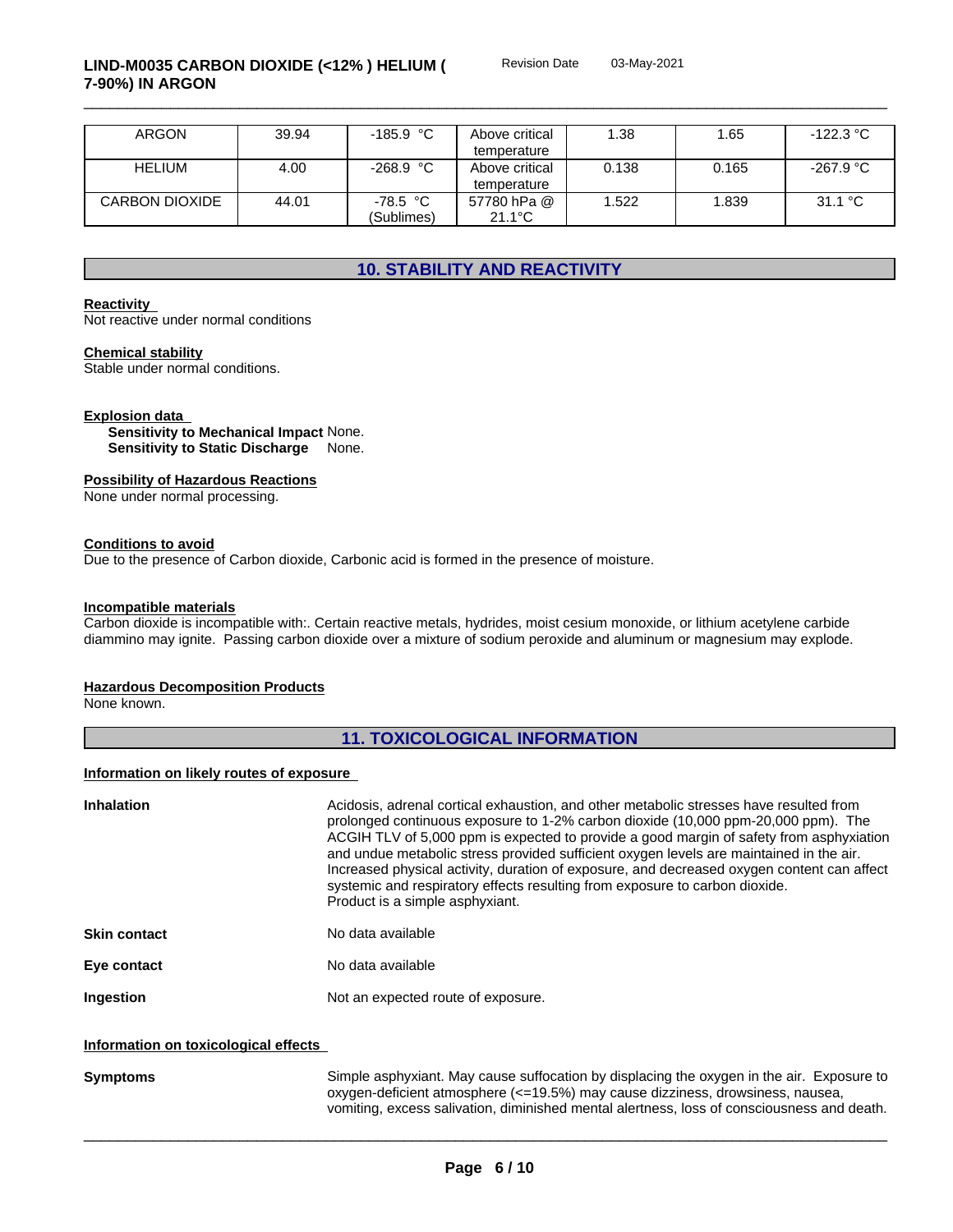Exposure to atmospheres containing 8-10% or less oxygen will bring about unconsciousness without warning and so quickly that the individuals cannot help or protect themselves. Lack of sufficient oxygen may cause serious injury or death. Depending on concentration and duration of exposure to carbon dioxide may cause increased respirations, headache, mild narcotic effects, increased blood pressure and pulse, and asphyxiation. Symptoms of overexposure become more apparent when atmospheric oxygen is decreased to 15-17%.

#### **Delayed and immediate effects as well as chronic effects from short and long-term exposure**

| <b>Irritation</b>               | Not classified.                                                                                        |
|---------------------------------|--------------------------------------------------------------------------------------------------------|
| <b>Sensitization</b>            | Not classified.                                                                                        |
| <b>Germ cell mutagenicity</b>   | Not classified.                                                                                        |
| Carcinogenicity                 | This product does not contain any carcinogens or potential carcinogens listed by OSHA,<br>IARC or NTP. |
| <b>Reproductive toxicity</b>    | Not classified.                                                                                        |
| <b>STOT - single exposure</b>   | Not classified.                                                                                        |
| <b>STOT</b> - repeated exposure | Not classified.                                                                                        |
| <b>Chronic toxicity</b>         | None known.                                                                                            |
| <b>Target Organ Effects</b>     | Central vascular system (CVS). Respiratory system.                                                     |
| <b>Aspiration hazard</b>        | Not applicable.                                                                                        |

#### **Numerical measures of toxicity**

| <b>Chemical Name</b>       | <b>Oral LD50</b>         | Dermal LD50              | <b>Inhalation LC50</b> | <b>Inhalation LC50</b><br>I(CGA P-20) |  |
|----------------------------|--------------------------|--------------------------|------------------------|---------------------------------------|--|
| <b>CARBON DIOXIDE</b>      |                          |                          | $ 47,000$ ppm (Rat)    |                                       |  |
| 124-38-9                   |                          |                          |                        |                                       |  |
| <b>Product Information</b> |                          |                          |                        |                                       |  |
| Oral LD50                  | No information available |                          |                        |                                       |  |
| Dermal LD50                | No information available |                          |                        |                                       |  |
| <b>Inhalation LC50</b>     |                          | No information available |                        |                                       |  |

#### **12. ECOLOGICAL INFORMATION**

#### **Ecotoxicity**

No known acute aquatic toxicity.

# **Persistence and degradability**

No information available.

#### **Bioaccumulation**

No information available.

#### **Global warming potential (GWP)** 1 (Carbon Dioxide)

**13. DISPOSAL CONSIDERATIONS**

#### **Waste treatment methods**

**Disposal of wastes** Do not attempt to dispose of residual waste or unused quantities. Return in the shipping container PROPERLY LABELED WITH ANY VALVE OUTLET PLUGS OR CAPS SECURED AND VALVE PROTECTION CAP IN PLACE to Messer for proper disposal.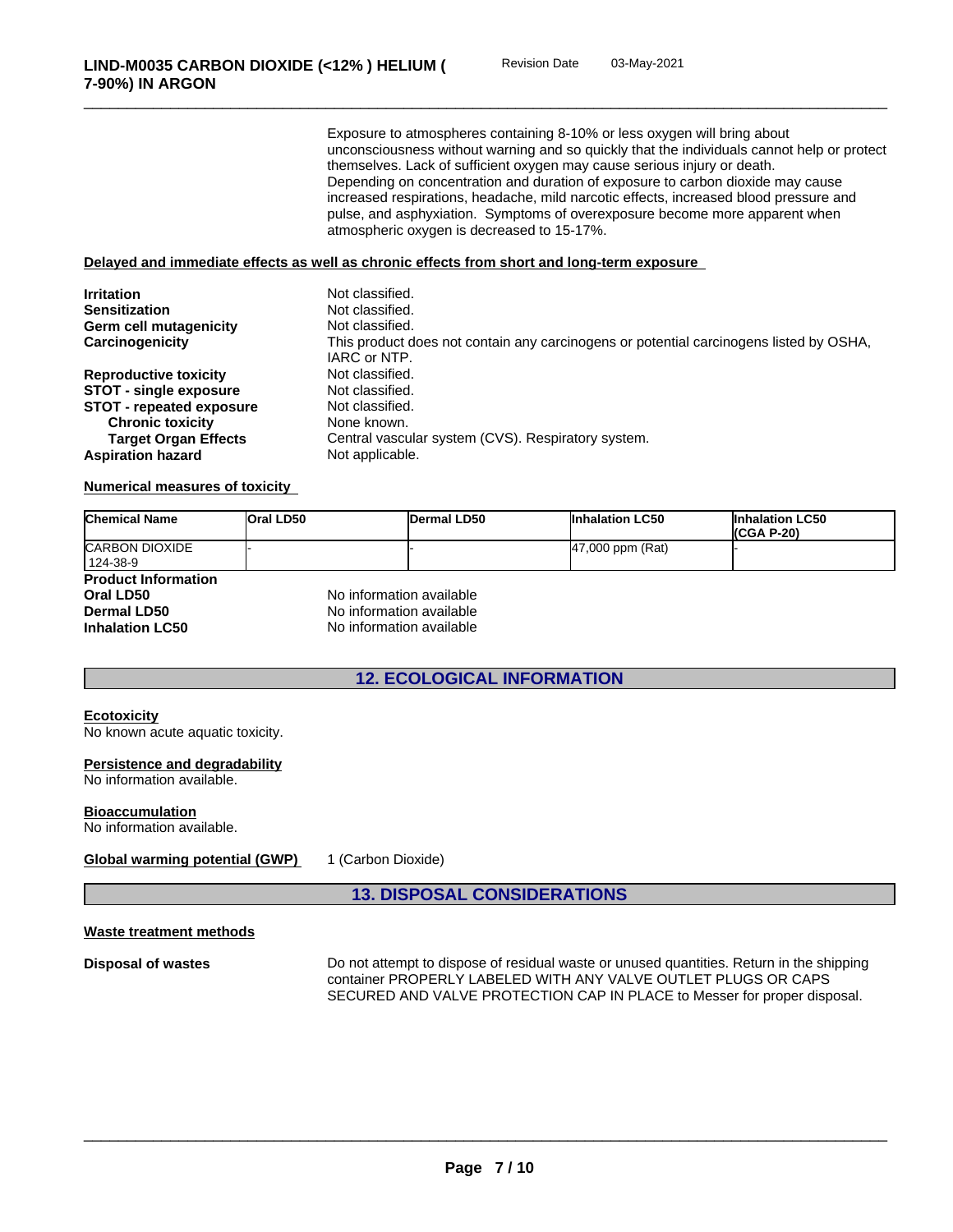# **14. TRANSPORT INFORMATION**

# **DOT**

| UN/ID no.                       | UN1956                                                      |
|---------------------------------|-------------------------------------------------------------|
| Proper shipping name            | Compressed gas, n.o.s.                                      |
| <b>Hazard Class</b>             | 2.2                                                         |
| <b>Description</b>              | UN1956, Compressed gas, n.o.s. (Carbon Dioxide, Argon), 2.2 |
| <b>Emergency Response Guide</b> | 126                                                         |
| <b>Number</b>                   |                                                             |

# **TDG**

| UN/ID no.            | UN1956                                                      |
|----------------------|-------------------------------------------------------------|
| Proper shipping name | Compressed gas, n.o.s.                                      |
| <b>Hazard Class</b>  |                                                             |
| <b>Description</b>   | UN1956, Compressed gas, n.o.s. (Carbon Dioxide, Argon), 2.2 |

# **IATA**

| UN/ID no.            | UN1956                                                     |
|----------------------|------------------------------------------------------------|
| Proper shipping name | Compressed gas, n.o.s.                                     |
| <b>Hazard Class</b>  | 2.2                                                        |
| <b>ERG Code</b>      | 2L                                                         |
| <b>Description</b>   | UN1956, Compressed gas, n.o.s. (Carbon Dioxide, Argon) 2.2 |

# **IMDG**

| UN/ID no.                 | UN1956                                                      |
|---------------------------|-------------------------------------------------------------|
| Proper shipping name      | Compressed gas, n.o.s.                                      |
| <b>Hazard Class</b>       | 2.2                                                         |
| EmS-No.                   | $F-C. S-V$                                                  |
| <b>Special Provisions</b> | 274                                                         |
| <b>Description</b>        | UN1956, Compressed gas, n.o.s. (Carbon Dioxide, Argon), 2.2 |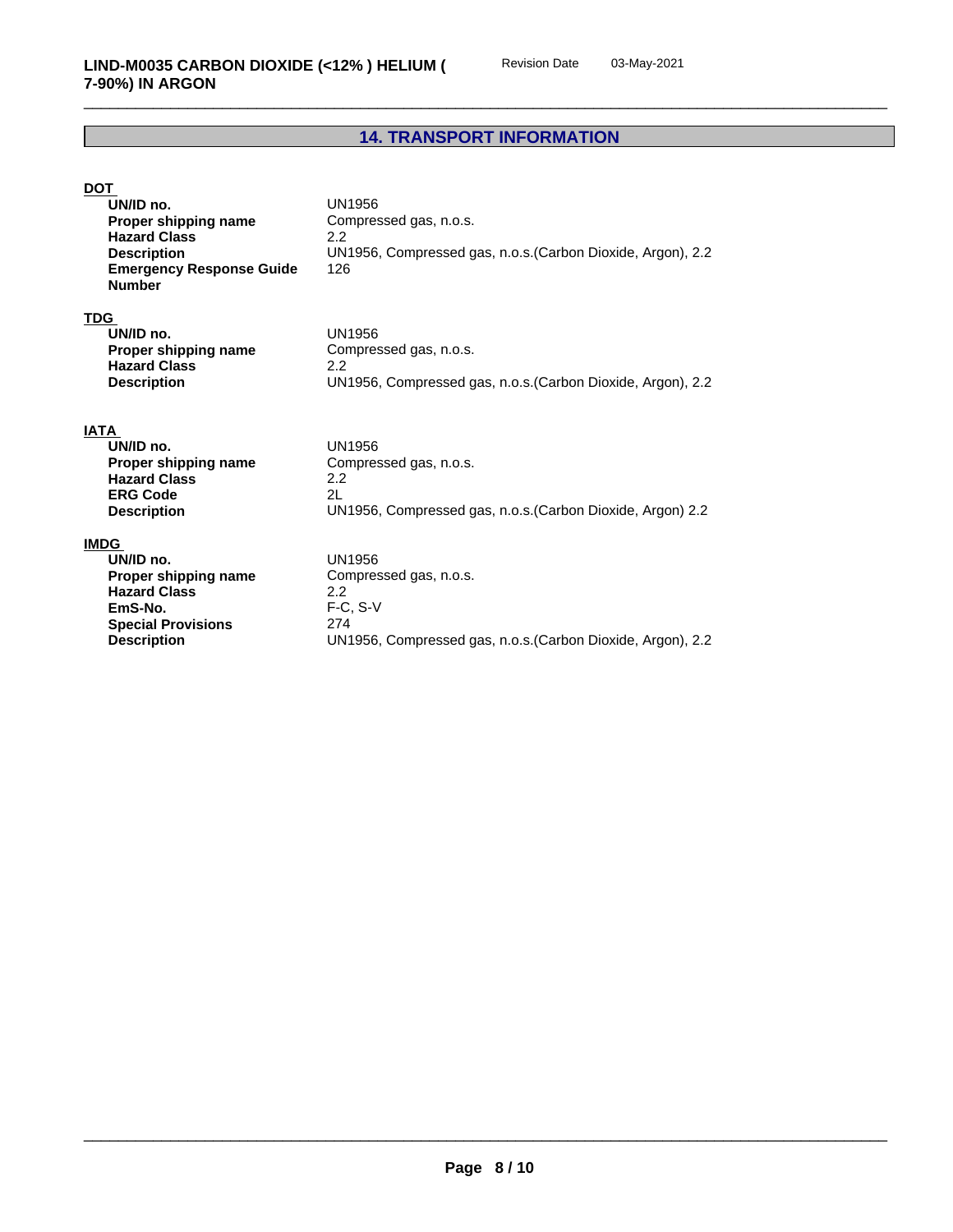# **15. REGULATORY INFORMATION**

# **INTERNATIONAL INVENTORIES**

| <b>TSCA</b>          | Complies |
|----------------------|----------|
| <b>DSL/NDSL</b>      | Complies |
| <b>EINECS/ELINCS</b> | Complies |
|                      |          |

**Legend:** 

**TSCA** - United States Toxic Substances Control Act Section 8(b) Inventory **DSL/NDSL** - Canadian Domestic Substances List/Non-Domestic Substances List **EINECS/ELINCS** - European Inventory of Existing Chemical Substances/European List of Notified Chemical Substances

### **US FEDERAL REGULATIONS**

#### **SARA 313**

Section 313 of Title III of the Superfund Amendments and Reauthorization Act of 1986 (SARA). This product does not contain any chemicals which are subject to the reporting requirements of the Act and Title 40 of the Code of Federal Regulations, Part 372.

#### **SARA 311/312 Hazard Categories**

Should this product meet EPCRA 311/312 reporting criteria at 40 CFR 370, refer to Section 2 of this SDS for appropriate classifications.

#### **CERCLA**

This material, as supplied, does not contain any substances regulated as hazardous substances under the Comprehensive Environmental Response Compensation and Liability Act (CERCLA) (40 CFR 302) or the Superfund Amendments and Reauthorization Act (SARA) (40 CFR 355). There may be specific reporting requirements at the local, regional, or state level pertaining to releases of this material.

#### **Clean Air Act,Section 112 Hazardous Air Pollutants (HAPs) (see 40 CFR 61)**

This product does not contain any substances regulated as hazardous air pollutants (HAPS) under Section 112 of the Clean Air Act Amendments of 1990.

#### **CWA** (Clean Water Act)

This product does not contain any substances regulated as pollutants pursuant to the Clean Water Act (40 CFR 122.21 and 40 CFR 122.42)

#### **Risk and Process Safety Management Programs**

This material, as supplied, does not contain any regulated substances with specified thresholds under 40 CFR Part 68. This product does not contain any substances regulated as Highly Hazardous Chemicals pursuant to the 29 CFR Part 1910.110.

#### **US STATE REGULATIONS**

#### **California Proposition 65**

This product does not contain any Proposition 65 chemicals

#### **U.S. State Right-to-Know Regulations**

| <b>Chemical Name</b> | New Jersey | <b>Massachusetts</b> | Pennsylvania |
|----------------------|------------|----------------------|--------------|
| Argon<br>7440-37-1   |            |                      | . .          |
| Helium<br>7440-59-7  |            |                      |              |